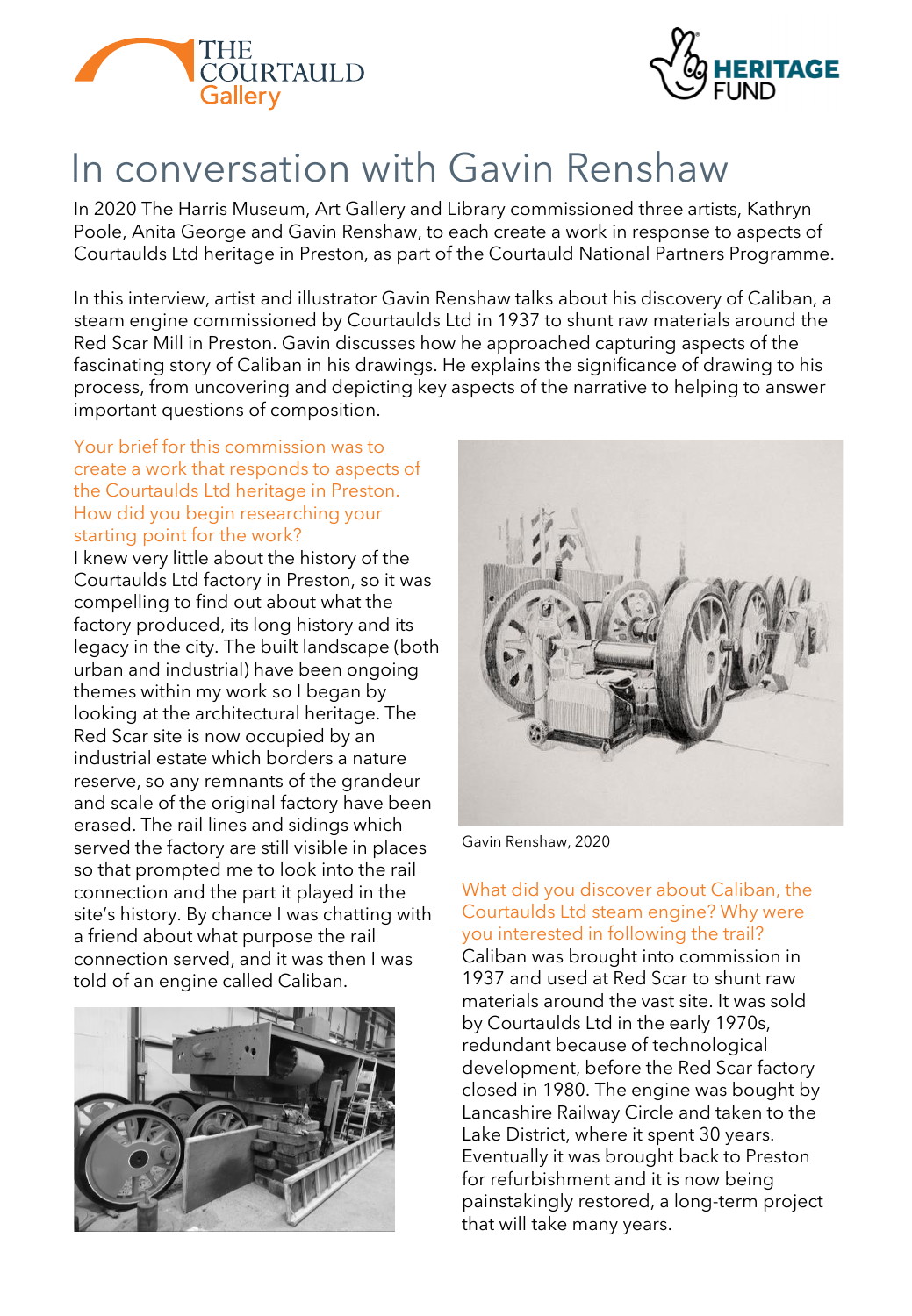When I initially saw the archive videos it seemed to me that of all the machinery within the factory site, this was an iconic trace of something important – it's story, its neglect over the years, its 30 years up in the lakes before finally being brought back to Preston. I felt an impulse to see it. I just knew that this was one of the only surviving artifacts from the site and a lasting legacy of what once was, and I think this chimed with what I had hoped I would discover. It was a relic almost lost and then saved, and a real piece of heritage which until then I felt I couldn't really locate. I think I arranged to see it a few days later, and discovered it was being refurbished by the Furness Railway Trust on Preston docks.

One of the people who **"** bought Caliban from Courtaulds Ltd in the 1970s, Alan Middleton, had also been an engineer at the company's Red Scar factory. **"**

#### Did the story resonate with you in other ways?

I also understood that the character of Caliban in the Tempest, first thought of as a subsidiary character has, during the second half of the 20th century, became a contentious figure in the play. Some critics believe that he was actually one of the key figures, or at least was subject of duplicitous reading not to be taken at face value. There were aspects of the story which seemed to echo elements of the nature of the Courtaulds Ltd factory site. Its initial prosperity and how it became a saviour of the town, being Preston's second largest employer, to its inevitable downfall and demise with all the criticism which followed the collapse of such a huge local employer. Who would have foreseen that the humble engine Caliban would outlive all that was once there and end up being the one piece of heritage to be restored and loved and appreciated?



Gavin Renshaw, 2020

The people working on the engines at Ribble Steam Railway and Museum feature prominently in your drawings, and you capture their attention to the task and the relationships at play in fluid detail. What is their significance to you, in the story of Caliban?

I initially thought I would only feature the various stages of restoration of the constituent parts of Caliban, but the more I started to sketch the more I thought the volunteers at the workshop were a key part of the story. One of the people who had bought Caliban from Courtaulds Ltd in the 1970s, Alan Middleton, had also been an engineer at the company's Red Scar factory, and he features in my drawings as one of the people working on the restoration. On a more compositional note, without the figures in the main image it was difficult to realise the scale of the structures. They brought the human element, the labourers.

The components scattered around the workshop are such massive hulks, and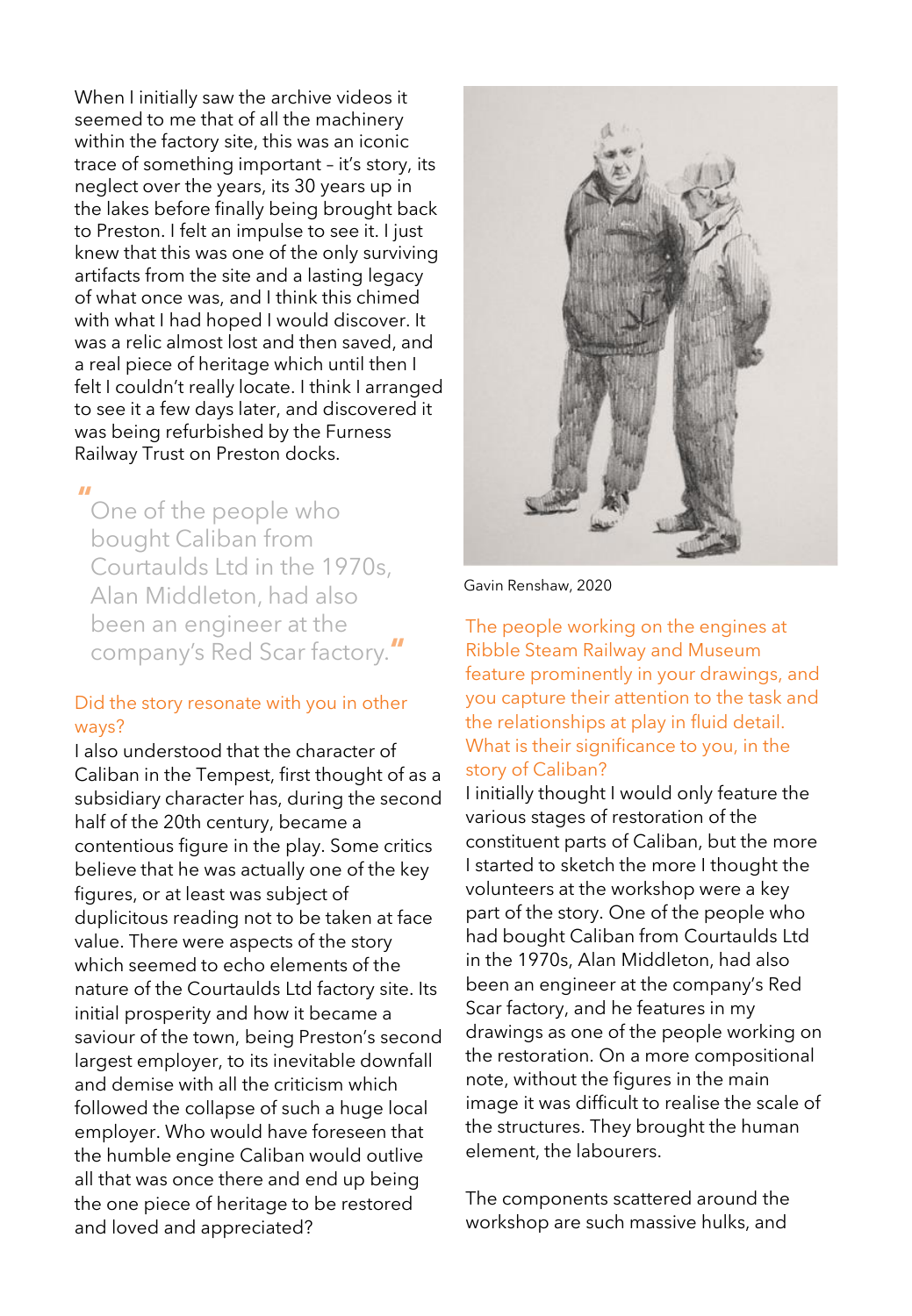viewing them in this setting is very abstract. Everything in the workshop is measured in imperial, with even the smallest components weighing something similar to a small car. It is all moved around using reasonably humble methods by a couple of guys at a time, it's incredible really. Their knowledge of these machines is something rare nowadays. The gradual reduction in grimy, labour intensive work prompts that nostalgic affection for such activities, in a classical sense. Steam engines also apparently have a character of their own, with quirks and foibles that need to be learned by their custodians. So, the men needed to be in the drawings, amongst the mayhem of components and tools and ordered chaos. It is very difficult to get them to talk about their relationship with these machines that they spend so much of their time on. There is a real love there, but it is well hidden behind routine and procedure.

Your approach addresses capturing a relationship with the built environment and its heritage, creating and communicating an unspoken dialogue with a sense of place. Can you sum up how your drawings speak of your own relationship with the workshop at Ribble Steam Railway and Museum and the engines there?

These kinds of places, the engine yard and factories, allow us to tell stories through the lifespan of particular objects, or through customs and processes or perhaps specific landscapes, rather than the human view being the central focus. I think this work represents a balance between both people and site and object, but it is an individual's perspective on a human landscape. Museums have always worked this way, communicating stories through objects – perhaps art can at times be the interface between the two. The objects in the restoration workshop are in a state of suspension, outside of their designed

purpose. Because of this it is easy to apply context which sits beyond what would be there if the engine was fully assembled. Objects become very interesting when taken out of the usual operating parameters.

Can you explain in a bit more detail how you have approached illustrating some of the narrative of this fascinating story in your drawings? How did you approach planning the composition of your drawings? I imagined I would have drawings of grand pieces of machinery, and grand things happening. But in the workshop everything happens in tiny steps, very slowly. There is a lot of discussion and many incremental procedures. There is only a handful of people working on Caliban – the very large undertaken by very few. The time frames are huge, more than five years to fully restore an engine, and nothing is rushed.

I knew I was only going to be able to illustrate a short window in the current life of Caliban, so it felt a little like diary entries of my learning and knowledge there. After a lot of study drawings I set to work on the larger piece – I wanted this to roam across the paper rather than be defined, stretching out not sure of an end. It also needed to be broken, disjointed, fractured, collaged and a touch abstract. I wanted the work to ask some questions of the viewer: What am I looking at? Are these raw materials? Is this a train or a work station? I took my study sketches and a handful of reference photos and started piecing together what I had seen there. I felt that the whole scene needed to have an element of disorientation, and that scale between frames should be arbitrary. Some of the study drawings capture a lot of the current story of Caliban, the restoration of individual components, the discussion. And then there are other parts which sit idle for months at a time untouched. I feel I've only just scratched the surface.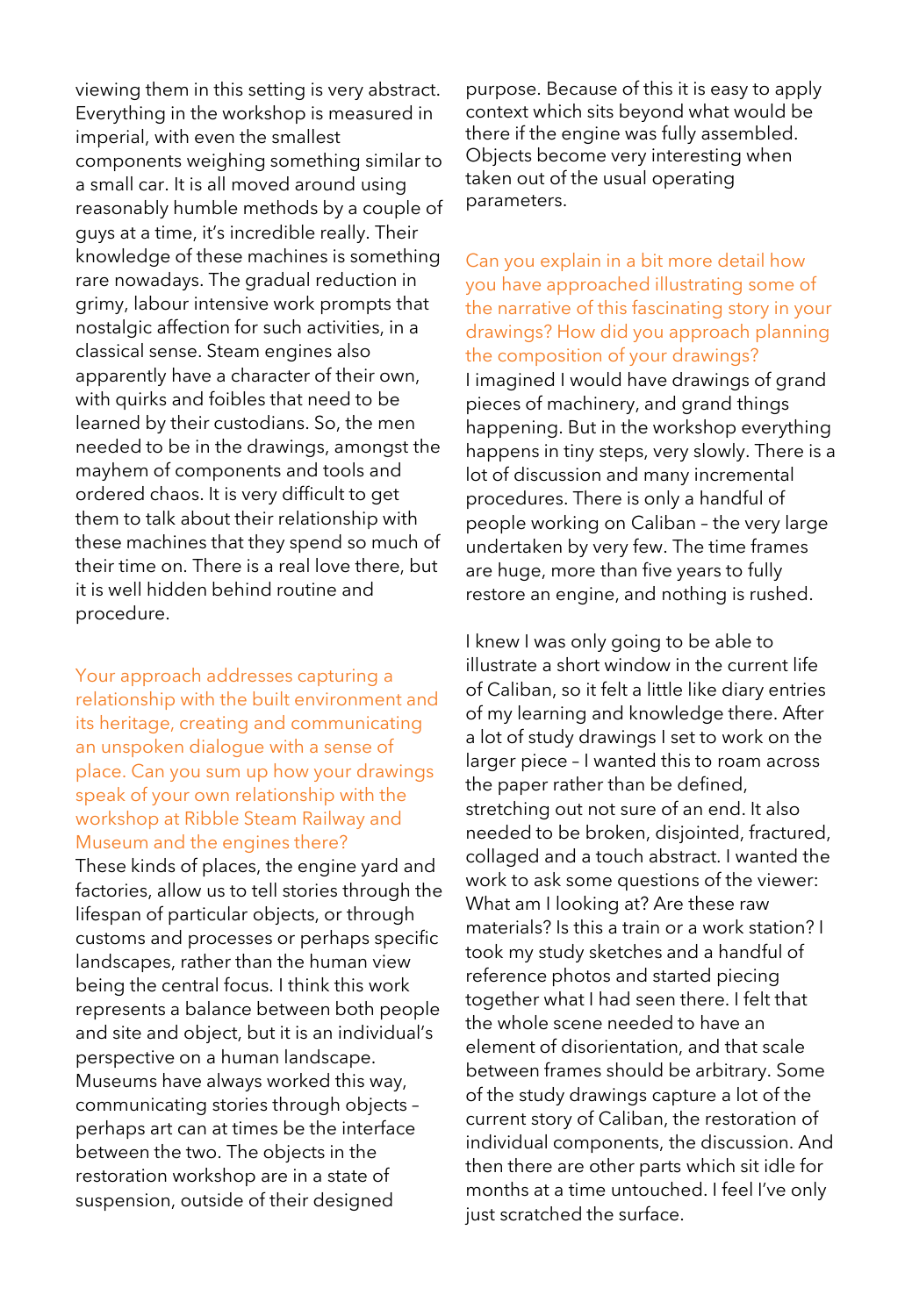### How does drawing feature in your main practice? Can you explain the advantage to your work of drawing in situ, as opposed to drawing from a photograph?

Drawing is the fastest way to capture something outside of a photograph. In a photograph you capture the scene perfectly, in a drawing you try to capture how you have engaged with the scene. It allows you to edit on site, to add and take away at will, but also to represent it in your own way. If you draw something, you have spent a good portion of time looking at its shape, colour, proportion, how light lands on its surface, texture, and so on. You have a better understanding of it when you come to recall it. I also enjoy sketching with a large width, blunt pencil. It eliminates the temptation to render detail and allows me to just concentrate on light/shadow and proportion. Buildings and machinery can take on human qualities. They have many stories – some are grand and others are tragic. If you want realism, take a photo – a drawing does not have to be this. The work may need to convey something and that can be very subtle.



*Study for Oxford Street Building Site,* Frank Auerbach, c.1957-59



*A Tile Factory*, Vincent Van Gogh, 1888

## Are there particular artists whose work you draw on to inform your approaches? Who has had the most impact?

I love the work of Harold Gilman, and those humble working class interiors. And illustrators like Tony Weare, who had to say a lot with very little. I like to pull influences from fashion and graphic design, film and typography. It can literally come from anywhere. The Courtauld Institute has a drawing by Van Gogh which I just love called A Tile Factory. There is also an Auerbach drawing in this exhibition (*Study for Oxford Street Building Site*, c.1957-59).

It seems that for Auerbach, the painting develops from the drawing – the painting takes on those characteristics felt whilst making the drawing, re-sculpting rather than following the more literal reference. He talks about structure and forces relating to the edge, and this is so true! To recreate those elements that work in the drawing, the use of a grid is imperative to ensure nothing is lost in translation. I use a grid not only to scale drawings up to huge proportions, but also to ensure that the composition cannot be skewed beyond what the drawing captures.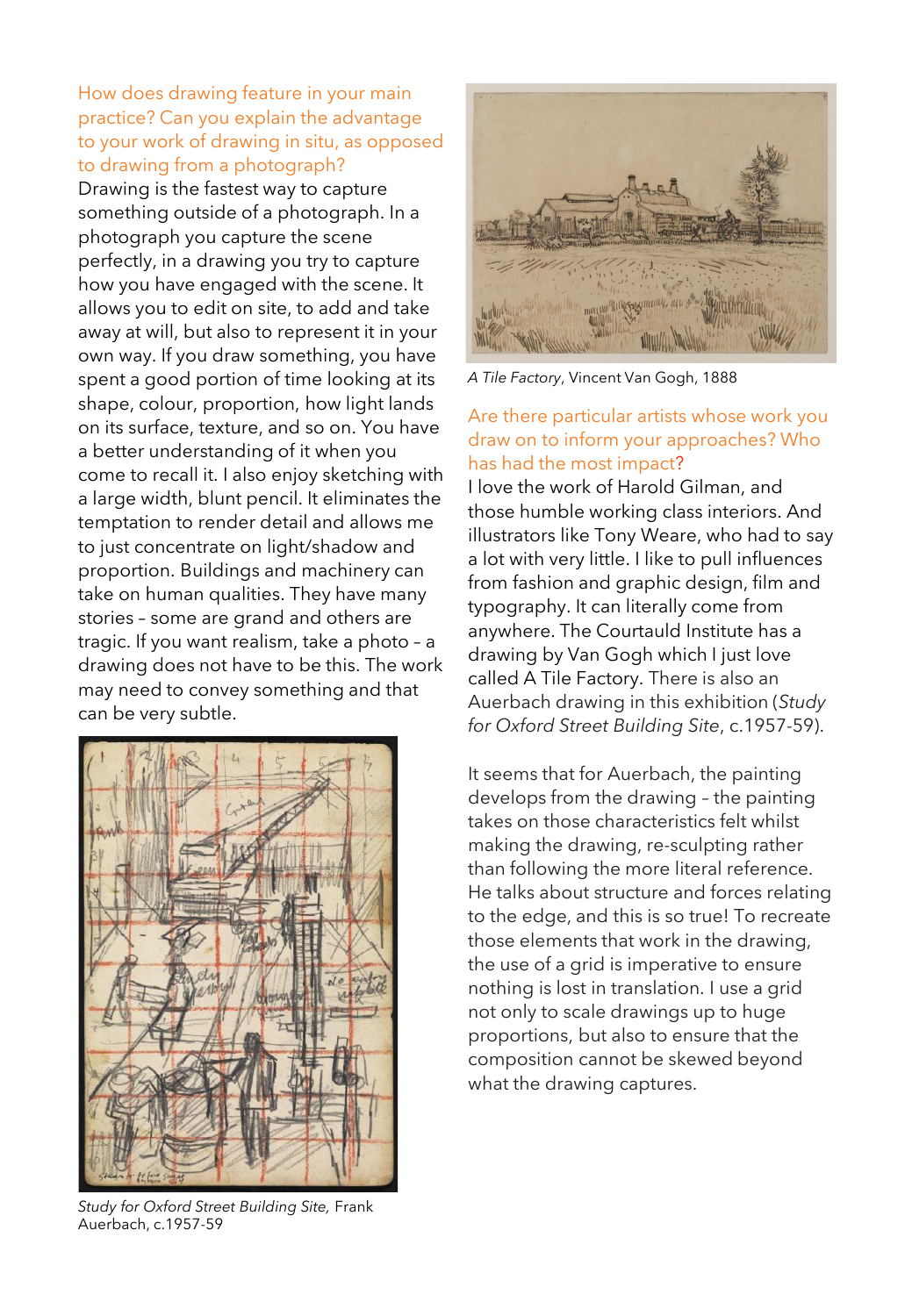





*A Tile Factory*, Vincent Van Gogh, 1888

*"Van Gogh made this drawing of a tile factory in Provence with his favourite drawing tools, reed pens. Using pens of varying thickness allowed him to make a wide range of marks similar to those used in his paintings, from short flecks suggesting leaves or stubble in the foreground to thinner lines denoting the factory roof."* 

Dr Rachel Sloan, Assistant Curator of Works on Paper, The Courtauld Institute